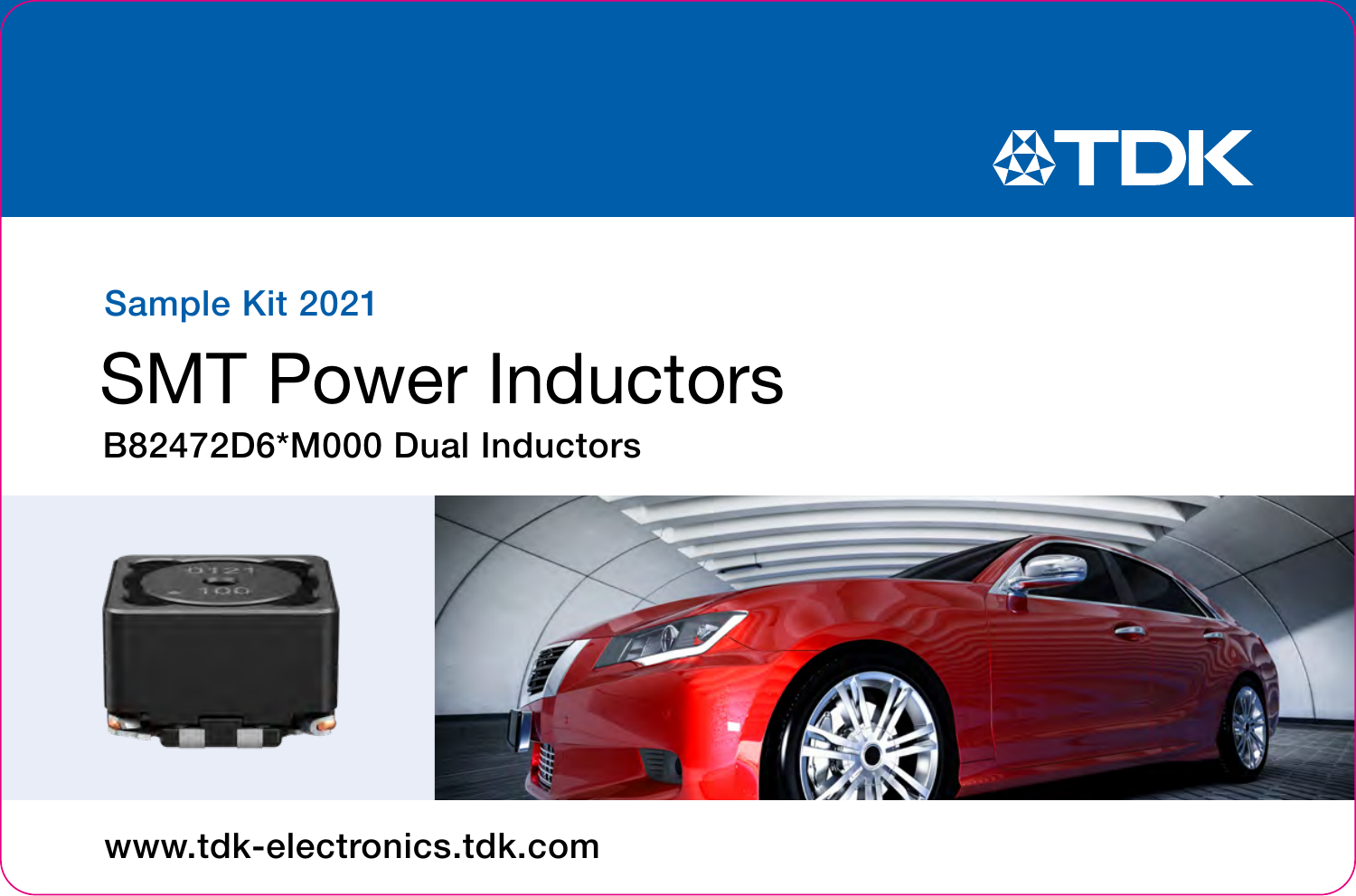| <b>SMT Power Inductors - Dual Inductor 7.3 x 7.3 x 4.8 (mm)</b> |  |
|-----------------------------------------------------------------|--|
|-----------------------------------------------------------------|--|

| $L_{ind}$ ±20%   | μH         | 2.2     | 4.7     | 10      | 15      | 22      | 47      |
|------------------|------------|---------|---------|---------|---------|---------|---------|
| <b>I</b> R       | Ā          | 4.3     | 3.3     | 2.3     | 1.85    | 1.65    | 1.1     |
| Isat. typ        | $\sqrt{ }$ | 5.6     | 4.1     | 2.7     | 2.1     | 1.8     | 1.1     |
| $R_{DC. typ}$    | $m\Omega$  | 30      | 47      | 95      | 144     | 177     | 400     |
| $K_{\text{typ}}$ | %          | 97      | 98      | 98      | 99      | 99      | 99      |
| Ordering code    | B82472D6   | 222M000 | 472M000 | 103M000 | 153M000 | 223M000 | 473M000 |

#### **Features**

- Special winding technology for tight coupling of the two windings (coupling factor  $K = 97\%$  to  $99\%$ )
- Magnetically shielded
- Winding welded to terminals
- Base plate construction for high mechanical robustness
- Temperature range up to +150 °C
- Qualification to AEC-Q200

#### Inductance is per winding. When leads are connected in parallel, inductance is the same value. When leads are connected in series, inductance is four times the value. B<sub>DC</sub> is for each winding. When leads are connected in parallel,  $R_{\text{D2}} = R_1 \times R_2 / R_1 + R_2$ . When leads are connected in parallel, R<sub>DC</sub> is half the value. When leads are connected in series, R<sub>DC</sub> is twice the value. Is the current flowing through one winding. When leads are connected in parallel, Isat is the same. When leads are connected in series, I<sub>sat</sub> is half the value. I<sub>n</sub> is the total current through both windings.  $I_1$  and  $I_2$  can be calculated like this:  $I_1{}^2 + I_2{}^2 = I_R{}^2$

### **Applications**

- DC/DC converter, especially for SEPIC topology
- Buck converter with auxililary output
- Common mode choke
- 1:1 transformer



 $28$ **IND1756-N** 

IND1569-U